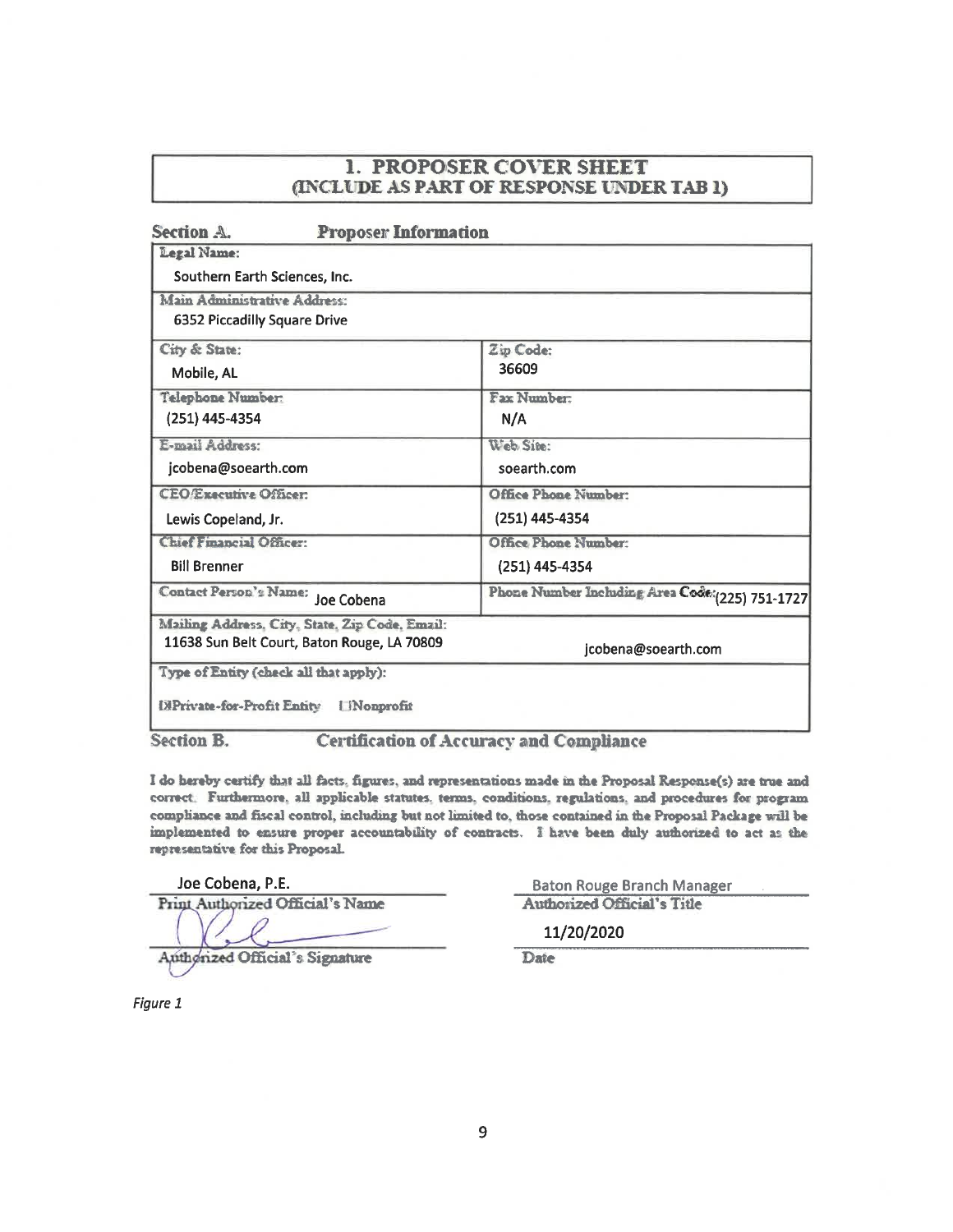# **SCHEDULE B to UL RFP for Geotechnical Data Collection and Sediment Sampling Services – COST PROPOSAL TEMPLATE**

Project Name: Geotechnical Data Collection and Sediment Sampling Services for University Lakes Project

Proposer shall fill out Exhibit A – Fee Proposal Form for all tasks. Omission of a proposed fee from any task shall result in the proposal being deemed unresponsive and therefore disqualified.

# **Task 1: Geotechnical Data Collection (10 points maximum)**

- 1. Contractor to provide an order of magnitude unit price to collect 20 soil borings which will be spread over all lakes. The soil borings are to capture the low-density fluff suspended above the lake bottom. The borings will penetrate to an elevation at least five (5) feet below the consolidated Lake bottom. Contractor to provide soil classifications for each core and a summary of the results.
- 2. Contractor to provide an order of magnitude unit price to collect up to six (6) soil borings to determine settlement along Lake edge. The soil borings will extend to an elevation at least 20 feet below Lake bottom.
- 3. Unit costs will include all reporting.
- 4. Order of magnitude unit cost for collecting and testing each soil boring from the lake bottom.
- 5. Order of magnitude unit cost for collecting and testing each soil boring from the lake edge for expected settlement.

| Proposed unit cost per boring from lake bottom = | \$690.00   | /boring |
|--------------------------------------------------|------------|---------|
| Proposed unit cost per boring from lake edge =   | \$6,175.00 | /boring |

# **Task 2: Sediment Sampling (10 points maximum)**

1. Contractor to provide a lump sum fee to collect sediment samples from the 20 soil borings noted in Task 1. Contractor to include the cost to compile the recap report in the proposed fee.

#### **Proposed Task 2 lump sum fee = \$\_\_\_\_\_\_\_\_\_\_\_\_\_\_\_\_\_\_**

 $$20,410.00$ 

The fees proposed in response to this RFP shall be guaranteed for the term of the Contract. UL requires the proposed or lower negotiated rates for the entire Contract term and any option period.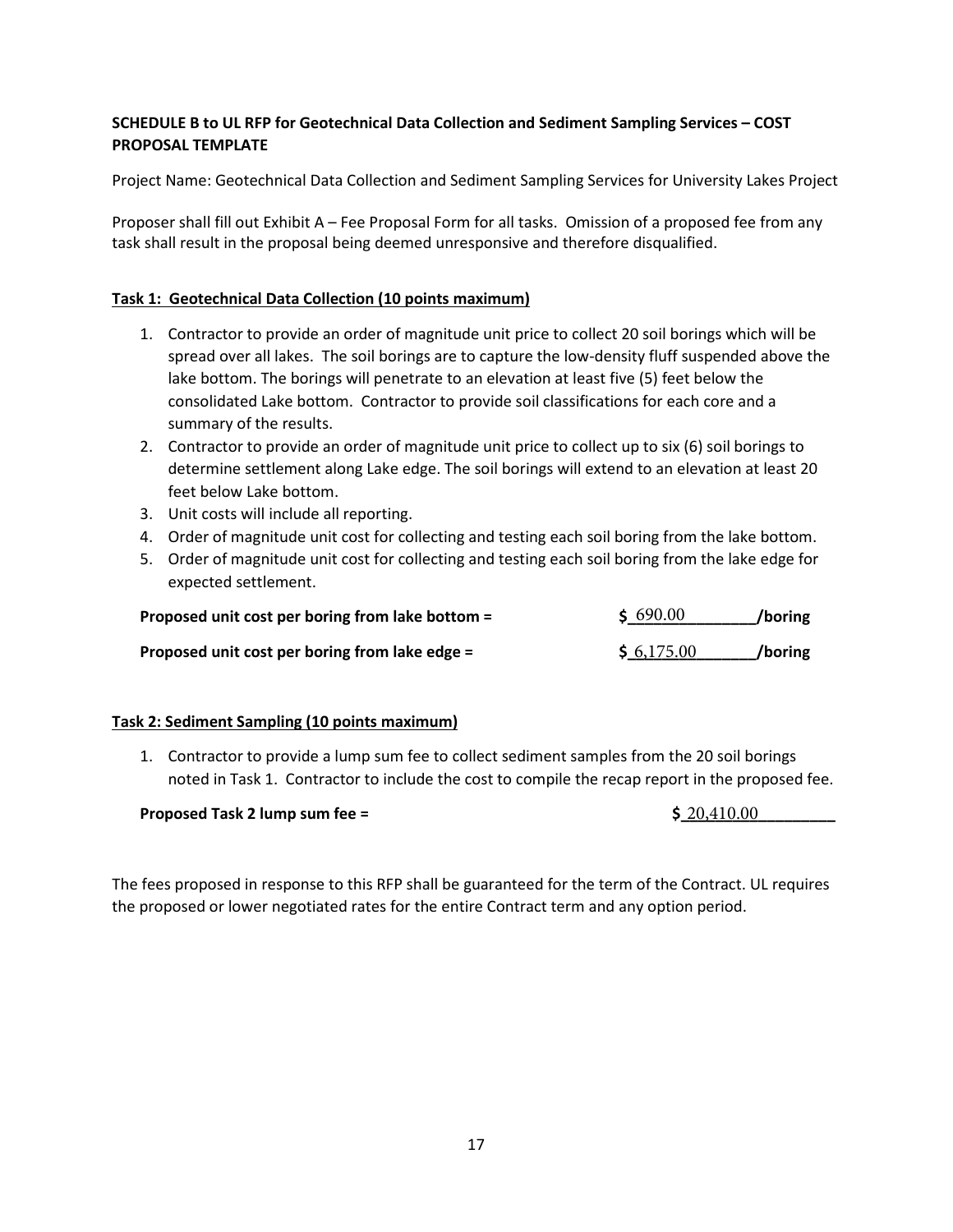### SCHEDULE C to UL RFP for Geotechnical Data Collection and Sediment Sampling Services -**CERTIFICATION STATEMENT**

The undersigned hereby acknowledges she/he has read and understands all requirements and specifications of the Request for Proposals (RFP), including attachments.

**OFFICIAL CONTACT.** UL requests that the Proposer designate one person to receive all documents and the method in which the documents are best delivered. Identify the contact name and fill in the information below: (Print Clearly)



Proposer certifies that the above information is true and grants permission to UL to contact the above named person or otherwise verify the information provided.

By its submission of this proposal and authorized signature below, Proposer certifies that:

- 1. The information contained in its response to this RFP is accurate.
- 2. Proposer complies with each of the mandatory requirements listed in the RFP and will meet or exceed the functional and technical requirements specified therein.
- 3. Proposer accepts the procedures, evaluation criteria, mandatory contract terms and conditions, and all other administrative requirements set forth in this RFP.
- 4. Proposer's quote is valid for at least 180 calendar days from the date of the proposal submission deadline specified in the RFP.
- 5. Proposer understands that if selected as the successful Proposer, he/she will have 15 business days from the date of delivery of final Contract in which to complete contract negotiations, if any, and execute the final contract document.
- 6. Proposer certifies, by signing and submitting a Proposal for \$25,000 or more, that their company, any subcontractors, or principals are not suspended or debarred by the General Services Administration (GSA) in accordance with the requirements in 2 CFR 200. (A list of parties who have been suspended or debarred can be viewed via the internet at www.sam.gov.)
- 7. There is no litigation or any suspension or debarment proceedings that could affect the services to be supplied in any contract resulting from this RFP, or a list of such litigation/ proceedings is attached to this Certification.
- 8. In the last ten (10) years, the Proposer has not filed (or had filed against it) any bankruptcy or insolvency proceeding, whether voluntary or involuntary, or undergone the appointment of a receiver, trustee, or assignee for the benefit of creditors, or if such proceedings exist, an explanation providing relevant details is attached.
- 9. There are no pending Securities Exchange Commission investigations involving the Proposer, or, if such are pending or in progress, an explanation providing relevant details and an attached opinion of counsel as to whether the pending investigation(s) will impair the Proposer's performance in a contract under this RFP is attached.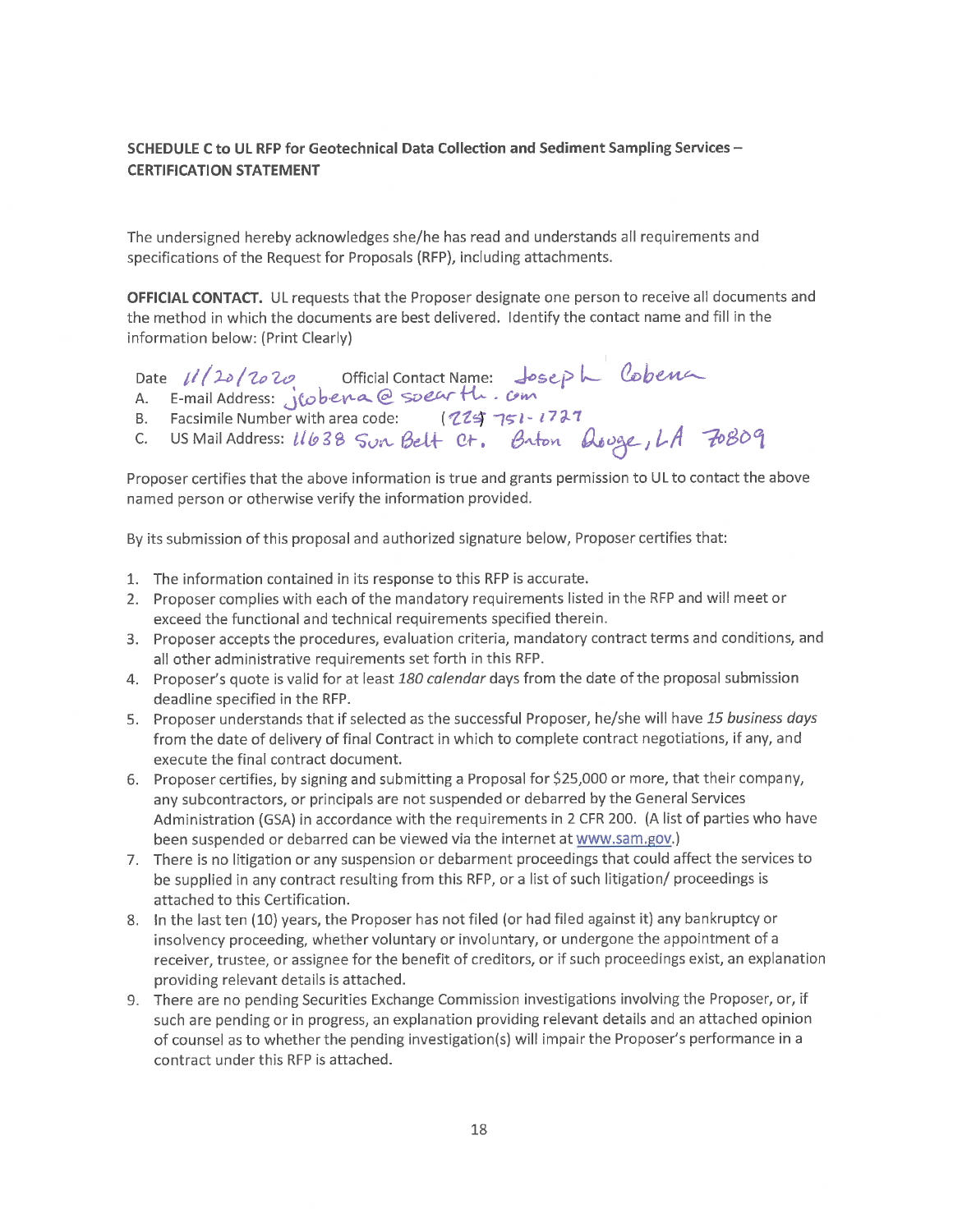- 10. There is no open or pending litigation initiated by Proposer or where Proposer is a defendant in a customer matter, or if such proceedings exist, an explanation providing relevant details is attached.
- 11. Proposer certifies and agrees that the following information is correct: In preparing its response, the Proposer has considered all proposals submitted from qualified, potential subcontractors and suppliers, and has not, in the solicitation, selection, or commercial treatment of any subcontractor or supplier, refused to transact or terminate business activities, or taken other actions intended to limit commercial relations, with a person or entity that is engaging in commercial transactions in Israel or Israeli-controlled territories, with the specific intent to accomplish a boycott or divestment of Israel. Proposer also has not retaliated against any person or other entity for reporting such refusal, termination, or commercially limiting actions. UL reserves the right to reject the response of the proposer if this certification is subsequently determined to be false, and to terminate any contract awarded based on such a false response.

| Authorized Signature: | Typed or Printed Name: |                                                                  |  |
|-----------------------|------------------------|------------------------------------------------------------------|--|
| Title:                |                        | Temager                                                          |  |
| Company Name:         |                        | Selences<br>$n$ .                                                |  |
| Address:              | 638                    |                                                                  |  |
| City:                 | aton                   | Zip:<br>State:<br>wuar                                           |  |
|                       |                        | <b>DATE</b><br>SIGNATURE of Proposer's Authorized Representative |  |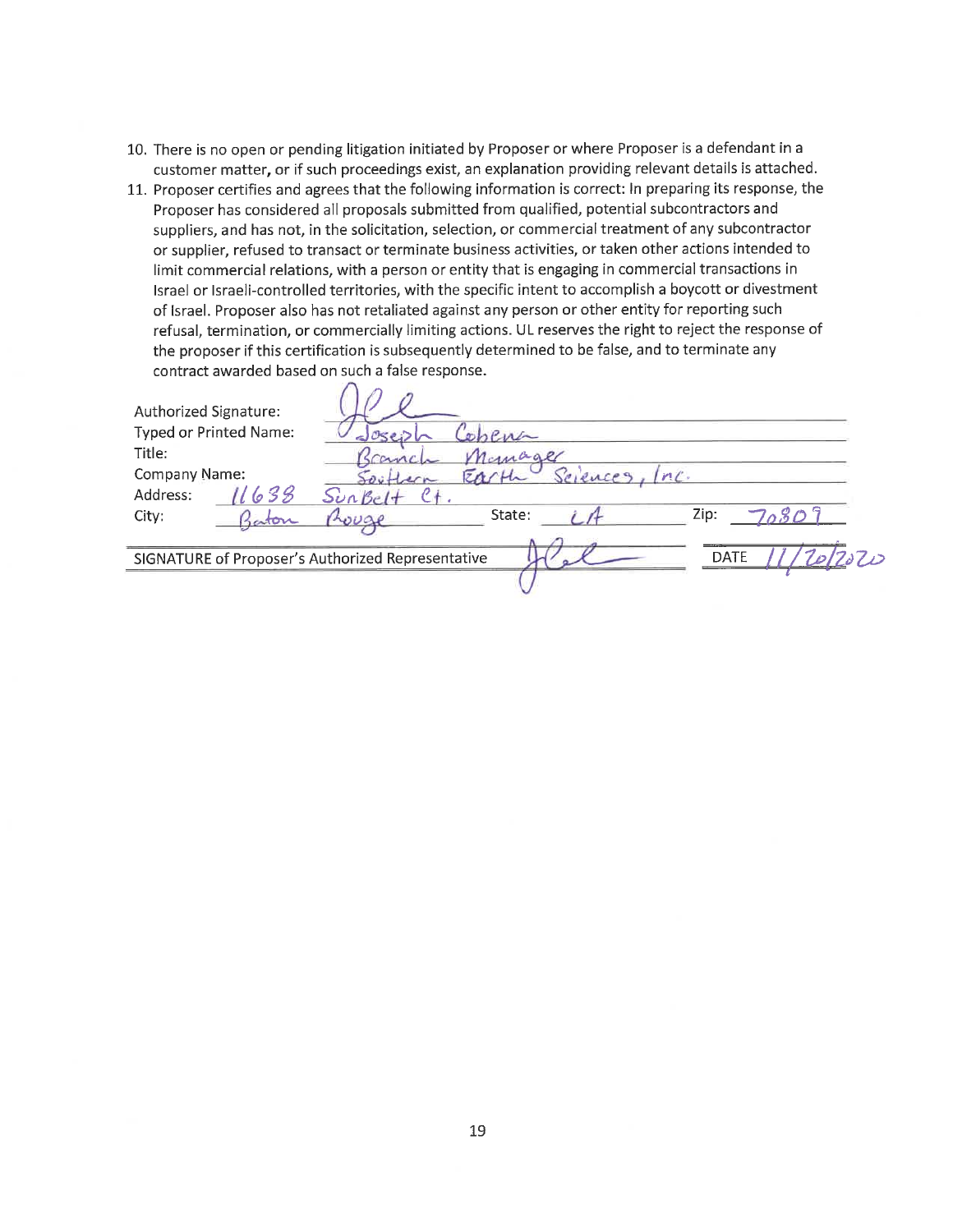# **PART II: Acknowledgement of Receipt**

This Acknowledgement of Receipt should be signed by an Authorized Representative of the Proposer and included in Proposer's response to this Request for Proposals.

I HEREBY CERTIFY THAT I HAVE ACKNOWLEDGED RECEIPT OF THIS ADDENDUM 2 TO THE REQUEST FOR PROPOSALS FOR MASTER DESIGN SERVICES AND HAVE INCLUDED A COPY OF THIS ACKNOWLEDGEMENT WITH PROPOSAL AS EVIDENCE OF RECEIPT.

Len Eerth Sciences, Inc. **COMPANY NAME:** 

Manage SIGNATURE OF AUTHORIZED REPRESENTATIVE: Cobena TITLE PRINTED NAME: Spanish DATE:

End of Addendum